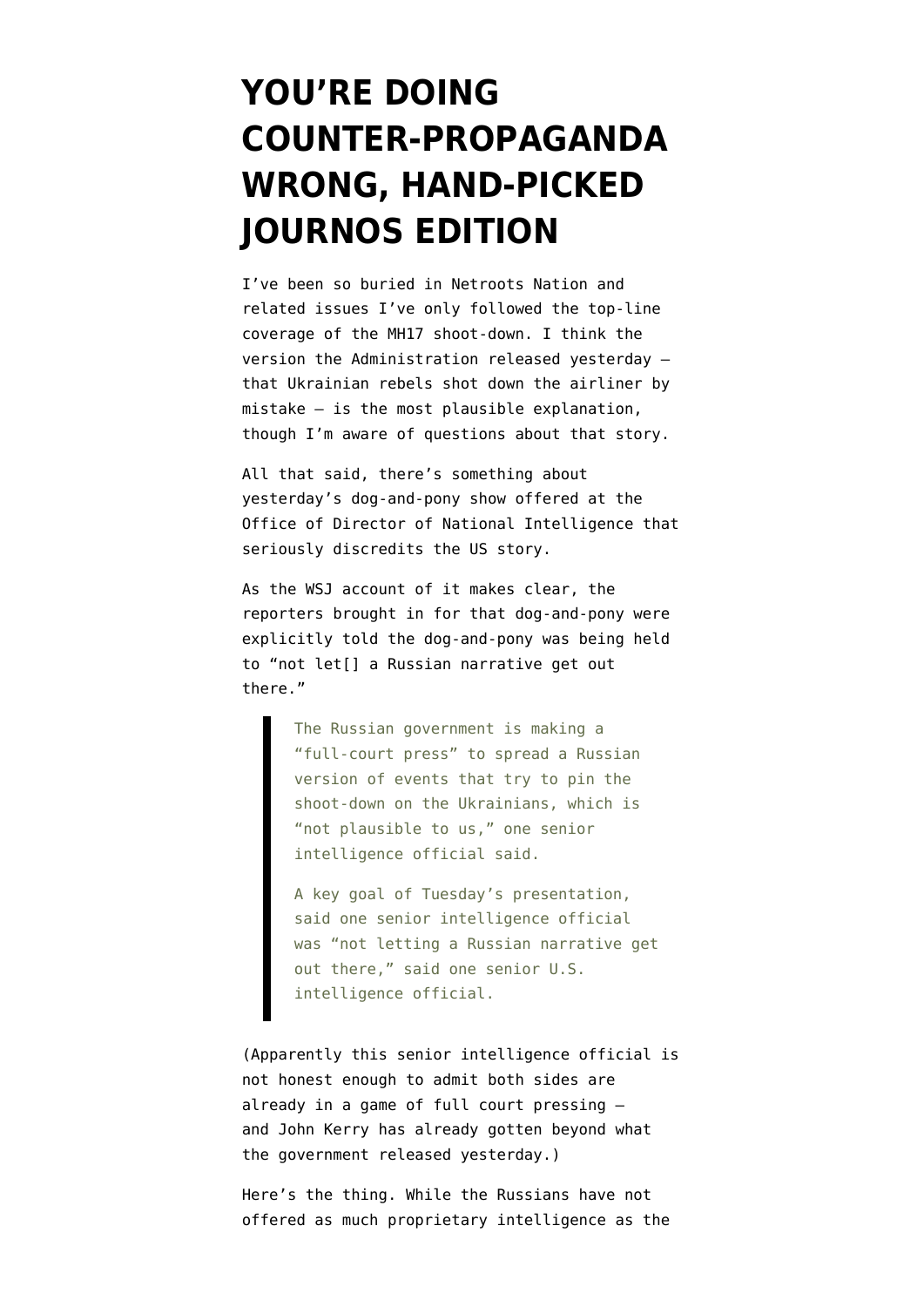US offered yesterday, the presentation this dogand-pony show is meant to rebut involve their [Ministry of Defense providing](http://online.wsj.com/articles/russia-presents-its-account-of-malaysia-airlines-flight-17-crash-1405952441) a televised briefing on their questions about the event.

By contrast, noted liar James Clapper's office invited hand-picked journalists in, and swore them to silence about who actually gave the briefing, and only afterwards released a transcript and other materials on the briefing. Spencer Ackerman was among the obvious journalists [who should have been](http://www.theguardian.com/world/2014/jul/22/mh17-us-intelligence-russia-separatists-report) but was not invited.

> Some of the evidence provided by US intelligence – whose fiscal 2013 budget was [\\$68bn](http://fas.org/irp/budget/) – included Facebook posts. "After it became evident that the plane was a civilian airliner, separatists deleted social media posts boasting about shooting down a plane and possessing a Buk (SA-11) surface-to-air missile system," a senior intelligence official said in the briefing, held on condition of anonymity. The Guardian was not invited to the briefing, a transcription of which was later made available.

Look, if the US government has a case, they can release it publicly. But what they appear to be doing instead is creating their own official press corps and presenting their case there.

That's especially true given that something else said at the briefing undermines the US case against the rebels.

> They noted that it can be difficult to track the transportation of weapons because they are often moved at night, and the Russians have provided the separatists with types of weapons that the Ukrainians also have in order to maintain "plausible deniability."

If the Russians have gone to some length to hide